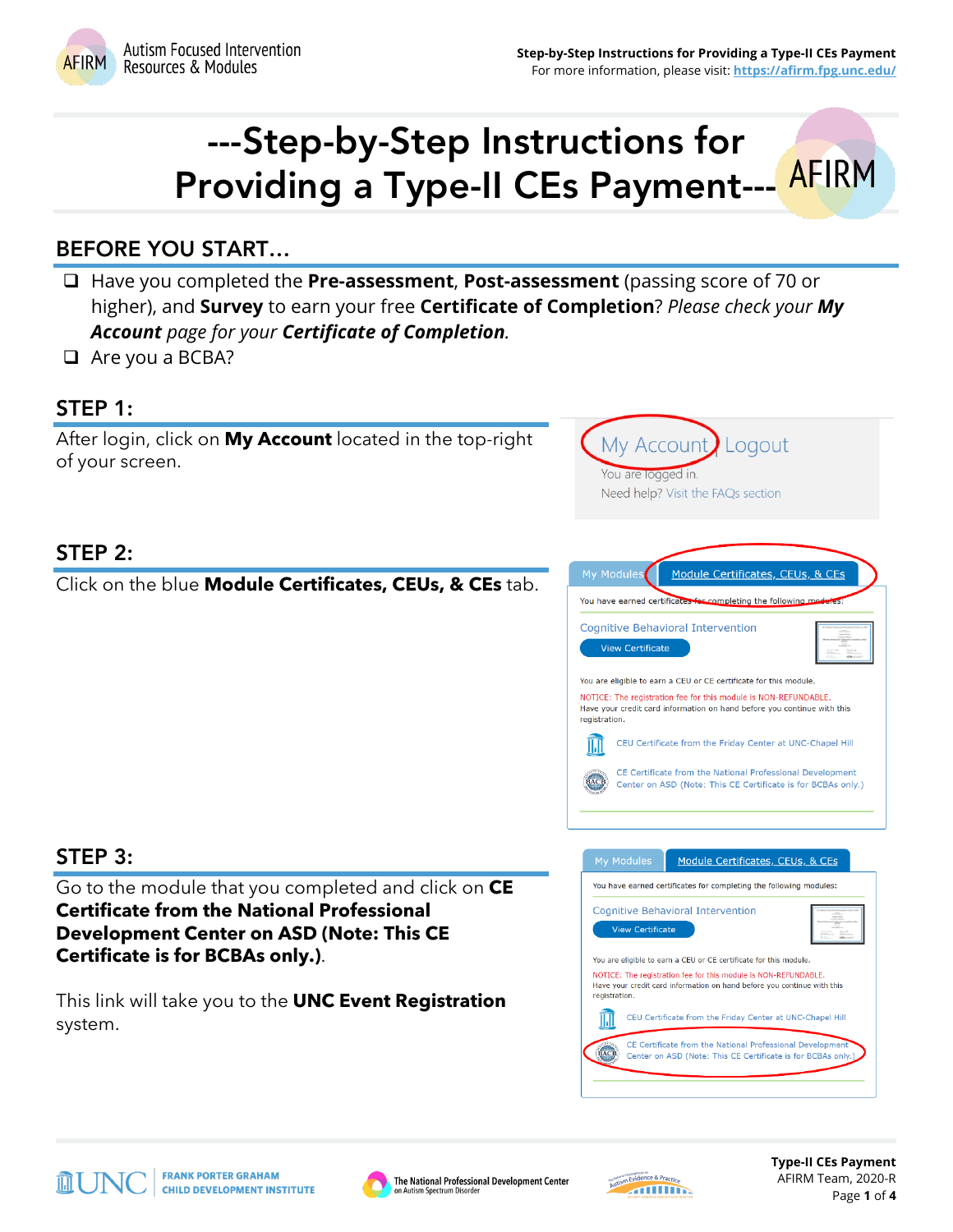

For more information, please visit: **<https://afirm.fpg.unc.edu/>**

#### STEP 4:

|                                                                                                 |           | <b>UNC EVEIL Registration</b><br>HOME EVENT ADMINISTRATION REVIEW MY REGISTRATIONS HELP                                                                                 |
|-------------------------------------------------------------------------------------------------|-----------|-------------------------------------------------------------------------------------------------------------------------------------------------------------------------|
| Click on I do not have a UNC<br><b>ONYEN.</b>                                                   |           | <b>Enter your Login Information Below</b>                                                                                                                               |
| <b>Note:</b> UNC employees and students<br>should click on <b>I have a UNC</b><br><b>ONYEN.</b> |           | Choose your authentication method:<br>I have a UNC ONYEN<br>I do not have a UNC ONYEN<br><b>Registrant's Email:</b><br>Login<br><b>Click here for ONYEN information</b> |
| STEP 5:                                                                                         |           | <b>UNC Event Registration</b>                                                                                                                                           |
| Input your email address and click on<br>Login.                                                 |           | HOME EVENT ADMINISTRATION REVIEW MY REGISTRATIONS HELP<br><b>Enter your Login Information Below</b><br>Choose your authentication method:                               |
| The Login will take you to a new<br>page.                                                       |           | I have a UNC ONYEN<br>$\circ$<br>I do not have a UNC ONYEN<br><b>Registrant's Email:</b><br>Login                                                                       |
|                                                                                                 |           | Click here for ONYEN information                                                                                                                                        |
| STEP 6:                                                                                         | Location: | If you have questions about registering or obtaining your CEUs, please email the AFIRM Team at: afirm@unc.edu<br>Online                                                 |

| STEP 6:                           |              | If you have questions about registering or obtaining your CEUs, please email the AFIRM Team at: afirm@unc.edu                     |
|-----------------------------------|--------------|-----------------------------------------------------------------------------------------------------------------------------------|
|                                   | Location:    | Online                                                                                                                            |
| Confirm that you are              | Date:        | Tuesday, January 01, 2019 - Thursday, December 31, 2020                                                                           |
|                                   | Time:        | $\sim$                                                                                                                            |
| registering for the correct       | Sponsor:     | FPG CDI                                                                                                                           |
| course.                           | Presenters:  | Ann Sam<br>Kara Anne Hume<br>Jessica Dykstra Steinbrenner                                                                         |
|                                   | Price:       | \$35.00                                                                                                                           |
|                                   | Pay Methods: | Credit Card                                                                                                                       |
| Click on <b>Register for this</b> |              | Payment Notes: Only Visa or MasterCard credit cards are accepted.                                                                 |
| Event.                            |              | For more information, contact the event administrator: Victoria Waters victoria, waters@unc.edu<br><b>Register for this Event</b> |

**IINC Frent Peristrati** 

*Note: Only Visa or Mastercard are accepted. Cash, check, or POs are not accepted forms of payment.*

*Note: The registration fee is non-refundable.*





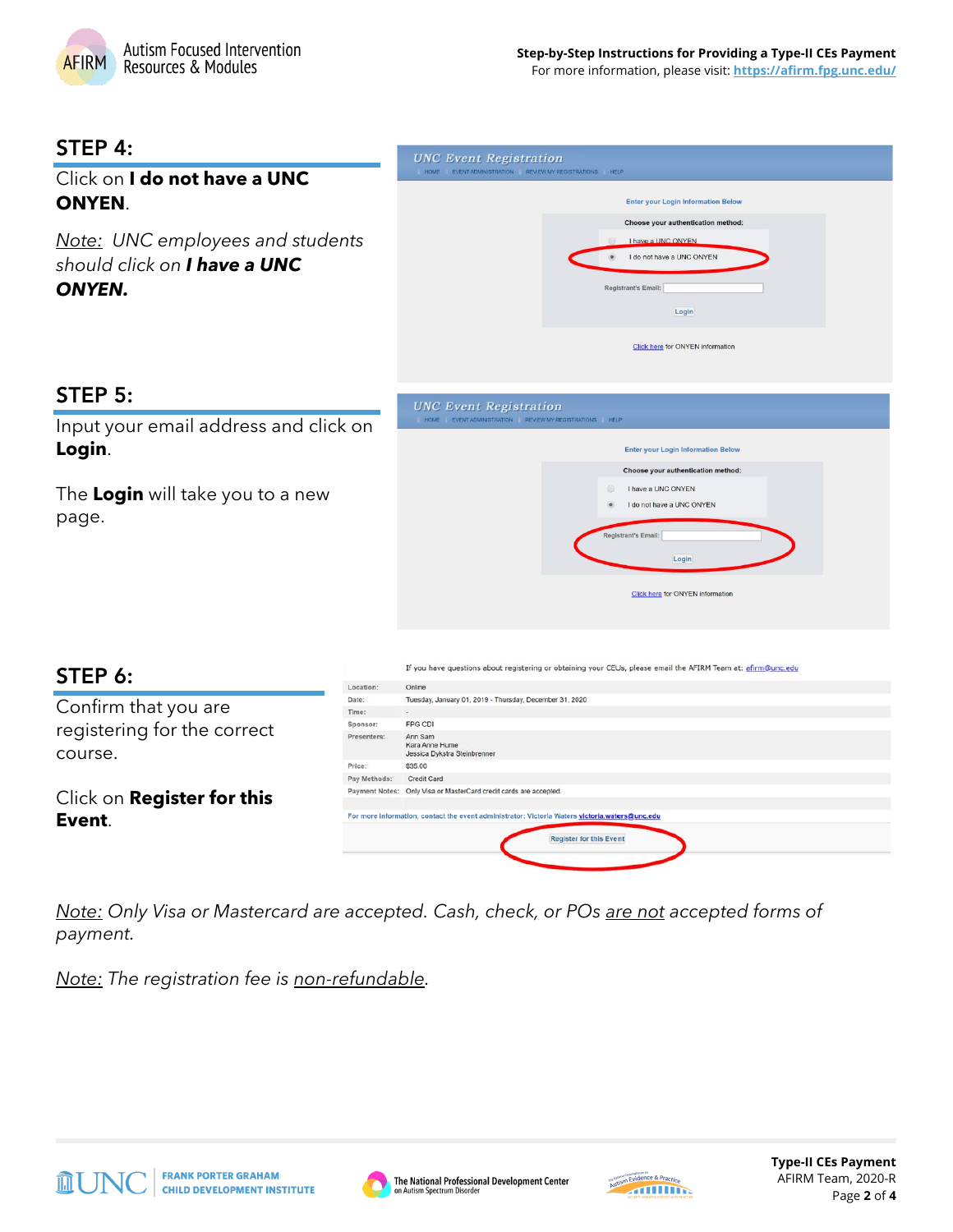

For more information, please visit: **<https://afirm.fpg.unc.edu/>**

### STEP 7:

You have been routed to the **Registrant's Information** page.

Input the required information.

Click **>> Next Step**.

|                   | Registering For: AFIRM Module: Cognitive Behavioral Intervention  |                                          |                              |
|-------------------|-------------------------------------------------------------------|------------------------------------------|------------------------------|
|                   |                                                                   |                                          |                              |
|                   | <b>Registrant's</b><br>Information                                | Event<br>Questions                       | Registration<br>Confirmation |
|                   | Please fill in your information below to register for this event. |                                          |                              |
|                   |                                                                   |                                          | >> Next Step                 |
| * First Name:     |                                                                   |                                          |                              |
| * Last Name:      |                                                                   |                                          |                              |
| * Street Address: |                                                                   |                                          |                              |
| Address 2:        |                                                                   |                                          |                              |
| * City:           |                                                                   |                                          |                              |
| * State:          |                                                                   | $\pmb{\mathrm{v}}$                       |                              |
| * Zip:            |                                                                   |                                          |                              |
| * Email Address:  |                                                                   | Alternate Email (copied on confirmation) |                              |

#### STEP 8:

You have been routed to the **Event Questions** page.

Input the required information.

Click on **>> Next Step**.

| <b>Registrant's</b><br>Information                                                          | Event<br>Questions | Registration<br>Confirmation |
|---------------------------------------------------------------------------------------------|--------------------|------------------------------|
| Please fill in your information below to register for this event.                           |                    |                              |
| << Previous Step                                                                            |                    | >> Next Step                 |
| * Legal First Name:                                                                         |                    |                              |
| * Logal Last Name:                                                                          |                    |                              |
| * BCBA Membership Number (This number is needed to create your Type-II CEs<br>Certificate): |                    |                              |
| << Previous Step                                                                            |                    | >> Next Step                 |
|                                                                                             | Cancel             |                              |

# STEP 9:

You have been routed to the **Registration Confirmation** page.

Click the drop-down arrow to select payment type.

*Note: Visa or Mastercard are the only accepted forms of payment.*

Click on **>> Next Step**.

|                                          | <b>Registrant's</b><br>Information                                             |         | Event<br>Questions                               |         | <b>Registration</b><br>Confirmation |              |
|------------------------------------------|--------------------------------------------------------------------------------|---------|--------------------------------------------------|---------|-------------------------------------|--------------|
|                                          | Please review the event information below before completing this registration. |         | You're Almost Done - You are not registered yet! |         |                                     |              |
| << Previous Step                         |                                                                                |         |                                                  |         |                                     | >> Next Step |
| Event:                                   | AFIRM Module: Cognitive Behavioral Intervention for BCBAs                      |         |                                                  |         |                                     |              |
| Event Date:                              | 1/01/2019 -- 12/31/2020                                                        |         |                                                  |         |                                     |              |
| Registrant:                              | Jane Smith (PID sample@us.com)                                                 |         |                                                  |         |                                     |              |
| First Name:                              | Jane                                                                           |         |                                                  |         |                                     |              |
| Last Name:                               | Smith                                                                          |         |                                                  |         |                                     |              |
| Email Address:                           | sample@us.com                                                                  |         | Alternate Address:                               |         | alternate@us.com                    |              |
| Legal First Name:                        |                                                                                | Jane    |                                                  |         |                                     |              |
| Legal Last Name:                         |                                                                                | Smith   |                                                  |         |                                     |              |
| your Type-II CEs Certificate):           | BCBA Membership Number (This number is needed to create                        | 1234567 |                                                  |         |                                     |              |
|                                          |                                                                                |         | <b>Total Event Cost</b>                          |         |                                     |              |
|                                          |                                                                                |         | <b>Event Price</b>                               | \$35.00 |                                     |              |
|                                          |                                                                                |         | <b>TOTAL PRICE:</b>                              | \$35.00 |                                     |              |
| . How will you be paying for this event? |                                                                                |         |                                                  |         |                                     |              |
| << Previous Step                         |                                                                                |         | Cancel                                           |         |                                     | >> Next Step |